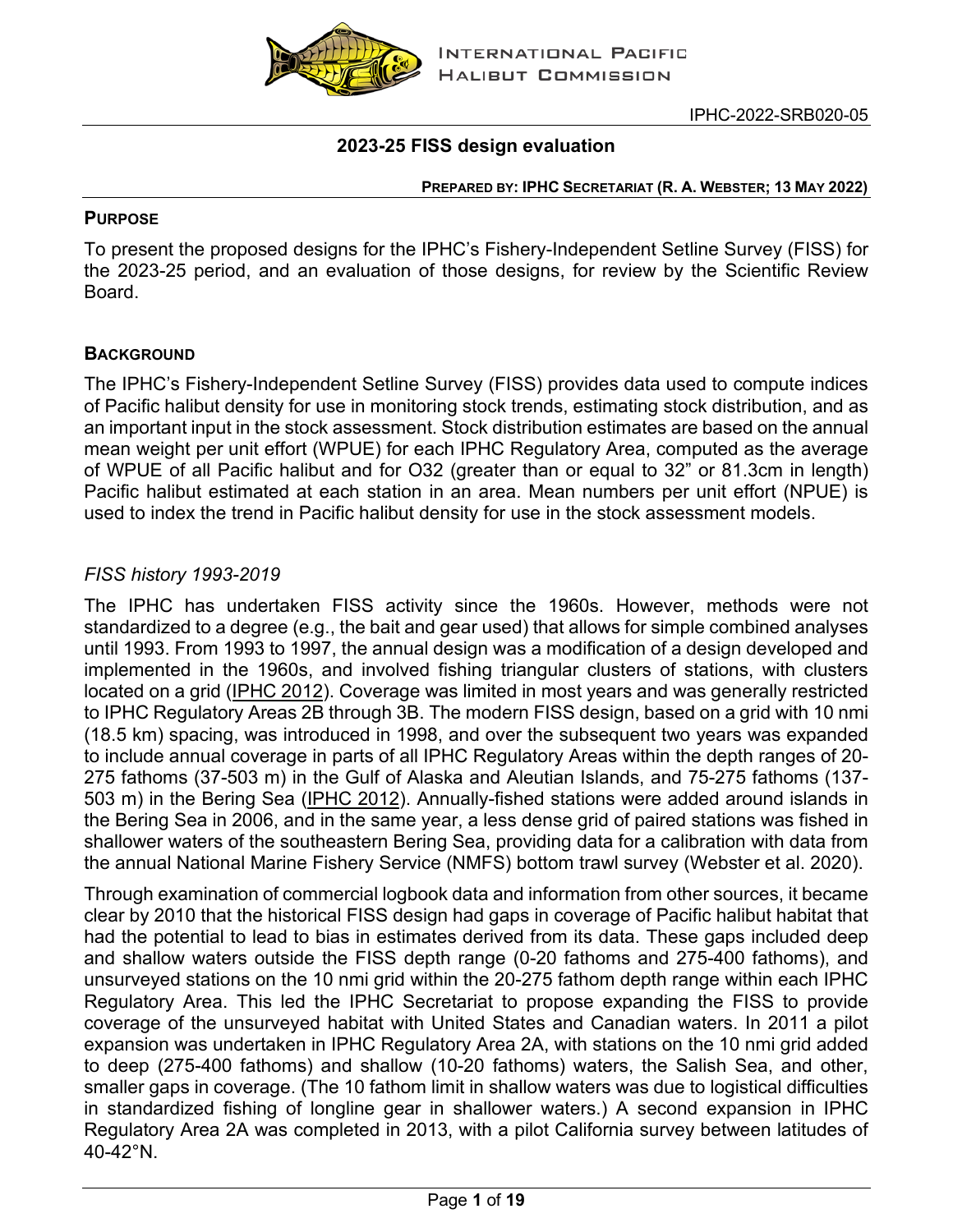The full expansion program began in 2014 and continued through 2019, resulting in the sampling of the entire FISS design of 1890 stations in the shortest time logistically possible. The FISS expansion program allowed us to build a consistent and complete picture of Pacific halibut density throughout its range in Convention waters. Sampling the full FISS design has reduced bias as noted above, and, in conjunction with space-time modelling of survey data (see below), has improved precision and fully quantified the uncertainty associated with estimates based on partial annual sampling of the species range. It has also provided us with a complete set of observations over the full FISS design [\(Figure 1\)](#page-11-0) from which an optimal subset of stations can be selected when devising annual FISS designs. This station selection process began in 2019 for the 2020 FISS and continues with the current review of design proposals for 2023-25. Note that in the Bering Sea, the full FISS design does not provide complete spatial coverage, and FISS data are augmented with calibrated data from National Marine Fisheries Service (NMFS) and Alaska Department of Fish and Game (ADFG) trawl surveys (stations can vary by year – 2019 designs are shown in [Figure 1\)](#page-11-0). Both supplementary surveys have been conducted approximately annually in recent years.

# *Space-time modelling*

In 2016, a space-time modelling approach was introduced to estimate time series of weight and numbers-per-unit-effort (WPUE and NPUE), and to estimate the stock distribution of Pacific halibut among IPHC Regulatory Areas. This represented an improvement over the largely empirical approach used previously, as it made use of additional information within the survey data regarding the degree of spatial and temporal of Pacific halibut density, along with information from covariates such as depth (see [Webster 2016,](https://www.iphc.int/uploads/pdf/rara/iphc-2015-rara25.pdf) [2017\)](https://www.iphc.int/uploads/pdf/rara/iphc-2016-rara26.pdf). It also allowed a more complete of accounting of uncertainty; for example, prior to the use of space-time modelling, uncertainty due to unsurveyed regions in each year was ignored in the estimation. Prior to the application of the space-time modelling, these unsampled regions were either filled in using independently estimated scalar calibrations (if fished at least once), or catch-rates at unsampled stations were assumed to be equal to the mean for the entire Regulatory Area. The IPHC's Scientific Review Board (SRB) has provided supportive reviews of the space-time modelling approach (e.g., [IPHC-2018-SRB013-R\)](https://www.iphc.int/uploads/pdf/srb/srb013/iphc-2018-srb013-r.pdf), and the methods have been published in a peer-review journal (Webster et al. 2020). Similar geostatistical models are now routinely used to standardise fishery-independent trawl surveys for groundfish on the West Coast of the U.S. and in Alaskan waters (e.g., Thorson et al. 2015 and Thorson 2019). The IPHC space-time models are fitted through the R-INLA package in R.

# *FISS design objectives*

The primary purpose of the annual FISS is to sample Pacific halibut to provide data for the stock assessment (abundance indices, biological data) and estimates of stock distribution for use in the IPHC's management procedure. The priority of the current rationalised FISS is therefore to maintain or enhance data quality (precision and bias) by establishing baseline sampling requirements in terms of station count, station distribution and skates per station. Potential considerations that could add to or modify the design are logistics and cost (secondary design layer), and FISS removals (impact on the stock), data collection assistance for other agencies, and IPHC policies (tertiary design layer). These priorities are outlined in [Table 1.](#page-2-0)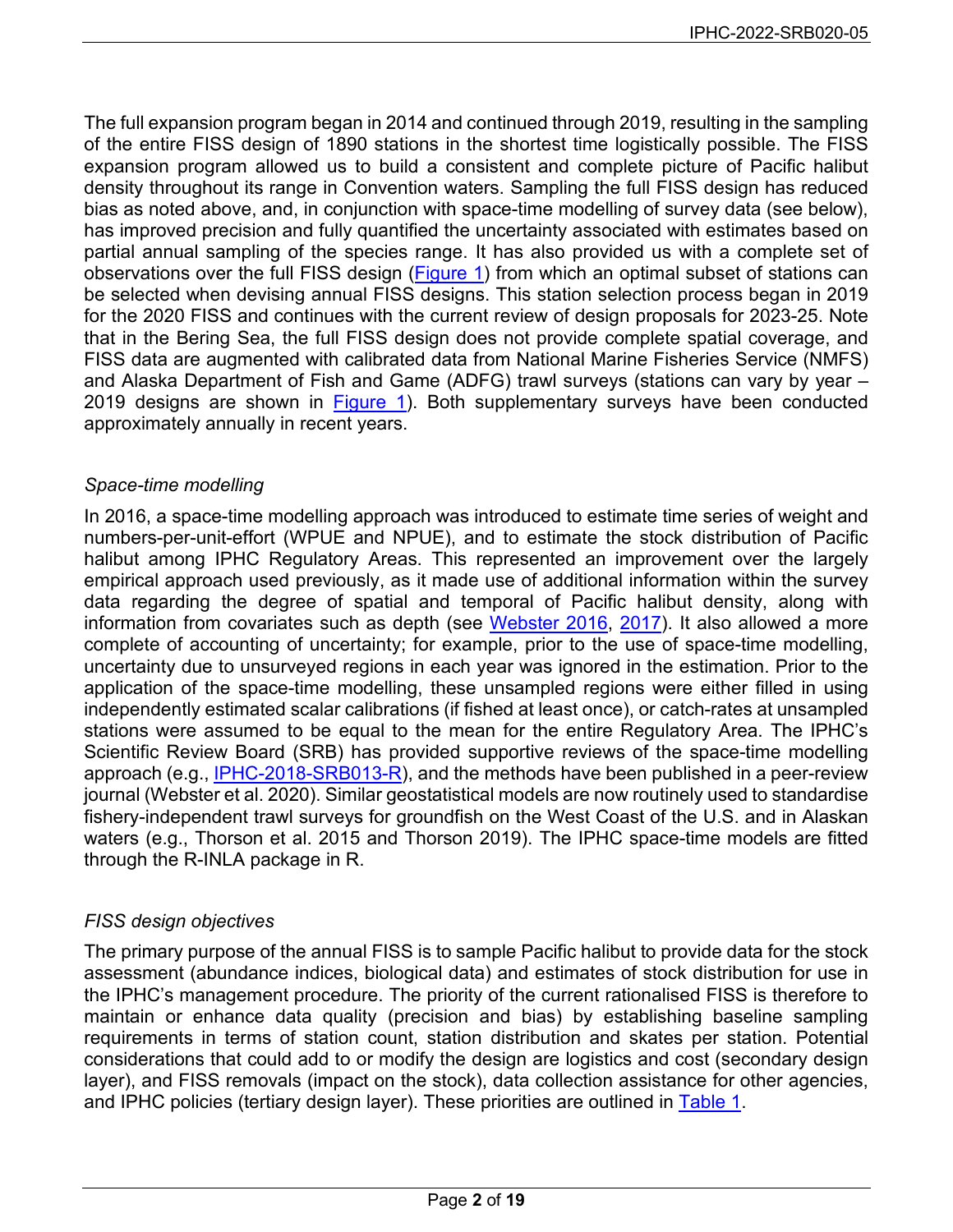| <b>Priority</b> | <b>Objective</b>                                                                    | <b>Design Layer</b>                                                                                                                                                                                                                    |
|-----------------|-------------------------------------------------------------------------------------|----------------------------------------------------------------------------------------------------------------------------------------------------------------------------------------------------------------------------------------|
| Primary         | Sample Pacific halibut for stock<br>assessment and stock distribution<br>estimation | Minimum sampling requirements in terms of:<br>Station distribution<br>$\bullet$<br>Station count<br>$\bullet$<br>Skates per station<br>$\bullet$                                                                                       |
| Secondary       | Long term revenue neutrality                                                        | Logistics and cost: operational feasibility and<br>cost/revenue neutrality                                                                                                                                                             |
| Tertiary        | Minimize removals, and assist others<br>where feasible on a cost-recovery<br>basis. | Removals: minimize impact on the stock while<br>meeting primary priority<br>Assist: assist others to collect data on a cost-<br>recovery basis<br>IPHC policies: ad-hoc decisions<br>of<br>the<br>Commission regarding the FISS design |

<span id="page-2-0"></span>**Table 1.** Prioritization of FISS objectives and corresponding design layers.

# *Design review and finalisation process*

Since completion of the FISS expansions, a review process has been developed for annual FISS designs created according to the above objectives:

- The Secretariat presents design proposals based only on primary objectives (Table 1) to the SRB for three subsequent years at the June meeting (recognizing that data from the current summer FISS will not be available for analysis prior to the September SRB meeting);
- These design proposals, revised (if necessary) based on June SRB input, are then reviewed by Commissioners at the September work meeting;
- At their September meeting, the SRB reviews revisions to the design proposals made to account for secondary and tertiary objectives

Following the review process, designs may be further modified to account for any updates based on secondary and tertiary objectives before being finalised during the Interim and Annual meetings and the period prior to implementation:

- Presentation of FISS designs for 'endorsement' by the Commission occurs at the November Interim Meeting;
- Ad hoc modifications to the design for the current year (due to unforeseen issues arising) are possible at the Annual Meeting;
- The endorsed design for current year is then modified (if necessary) to account for any additional tertiary objectives prior to summer implementation (February-April).

Consultation with industry and stakeholders occurs throughout the FISS planning process, at the Research Advisory Board meeting (29 November in 2021) and particularly in finalizing design details as part of the FISS charter bid process, when stations can be added and other adjustments made to provide for improved logistical efficiency. We also note the opportunities for stakeholder input during public meetings (Interim and Annual Meetings).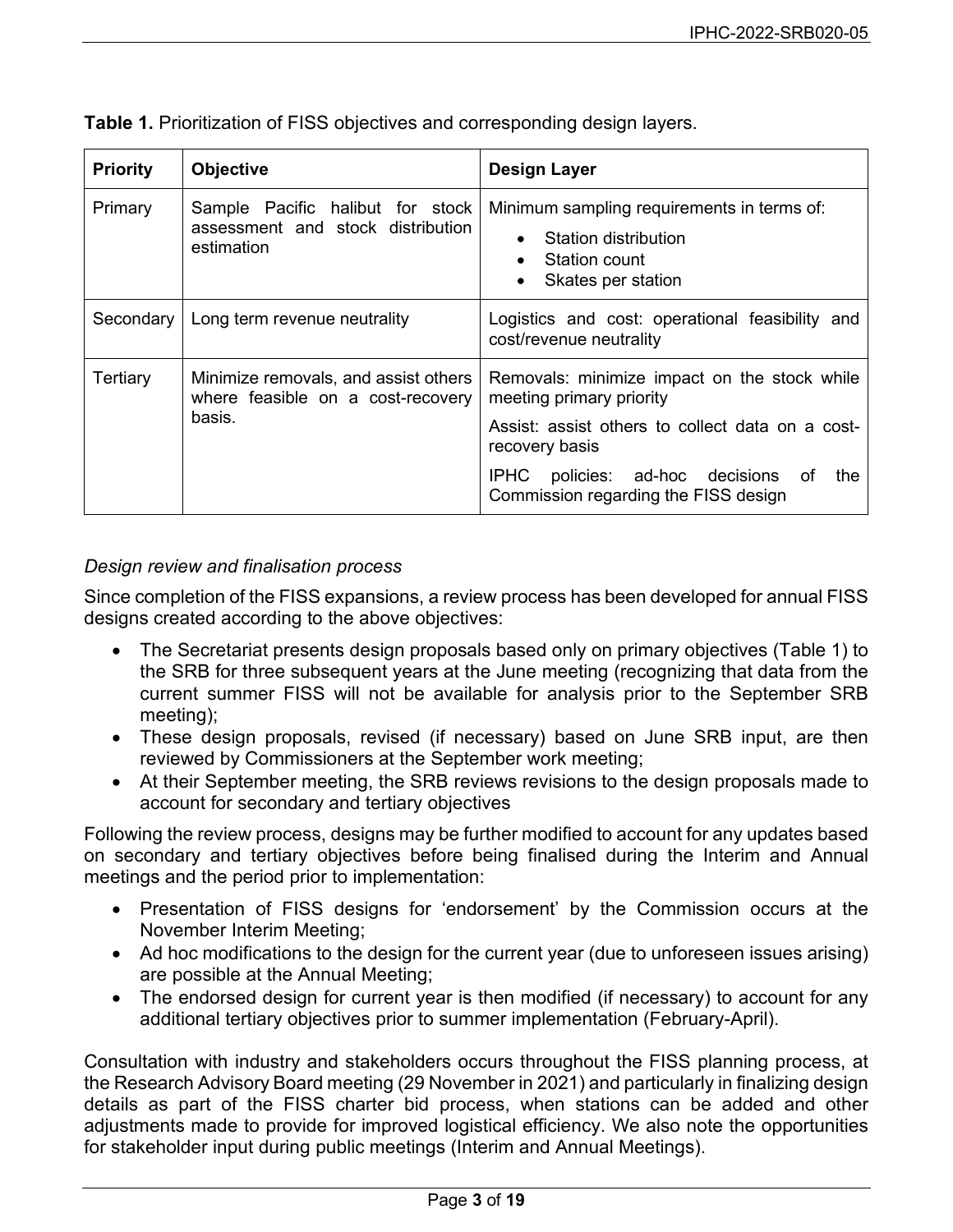Note that while the review process examines designs for the next three years, revisions to designs for the second and third years are expected during subsequent review periods as additional data are collected. Having design proposals available for three years instead of the next year only assists the IPHC with medium-term planning of the FISS, and allows reviewers (SRB, IPHC Commissioners) and stakeholders to see more clearly the planning process for sampling the entire FISS footprint over multiple years. Extending the proposed designs beyond three years was not considered worthwhile, as we expect further evaluation undertaken following collection of data during the one to three-year period to influence design choices for subsequent years.

#### **PROPOSED DESIGNS FOR 2023-25**

The designs proposed for 2023-25 [\(Figures 2 to 4\)](#page-12-0) use efficient subarea sampling in IPHC Regulatory Areas 2A, 4A and 4B, and incorporate a randomized subsampling of FISS stations in IPHC Regulatory Areas 2B, 2C, 3A and 3B (except for the near-zero catch rate inside waters around Vancouver Island), with a sampling rate chosen to keep the sample size close to 1000 stations in an average year, a logistically feasible footprint for the annual FISS. In 2021, designs for 2023-24 were also approved subject to later revision [\(IPHC-2022-AM098-R\)](https://www.iphc.int/uploads/pdf/am/am098/iphc-2022-am098-r.pdf). The designs developed in 2021 have largely been carried over into the current 2023-24 proposal, with exceptions noted below.

- IPHC Regulatory Area 2A: Sample the highest-density waters of IPHC Regulatory 2A in northern Washington and central/southern Oregon each year of the 2023-25 period, and in 2023 only, add the moderate density waters of southern Washington/northern Oregon and northern California **(revision from previous 2023 design proposal)**.
- IPHC Regulatory Area 4A: Sample the higher-density western subarea of IPHC Regulatory Area 4A in all three years, the medium-density northern shelf edge subarea in 2023 only, and the historically lower-density southeastern subarea in 2025 only.
- IPHC Regulatory Area 4B: Sample the high-density eastern subarea in all three years, and the western subarea in 2023 only **(revision from previous 2023 design proposal)**.

Stations in the moderate-density waters of IPHC Regulatory 2A proposed for 2023 sampling have not been sampled since 2017 (California) or 2019 (WA/OR). This is a revision from previous proposals, which did not include these stations prior to 2025 [\(Webster 2021\)](https://www.iphc.int/uploads/pdf/srb/srb018/iphc-2021-srb018-05.pdf). Evaluation of potential designs in IPHC Regulatory Area 2A showed that unless these waters were sampled in 2023, we project that precision targets would not be met, with an expected 2023 coefficient of variation for mean O32 WPUE of 20% (target range is <15%). We have also received anecdotal reports of increasing recreational catch rates in northern California, providing additional motivation for bringing forward sampling in those waters.

A review of commercial catch data shows moderate catch rates in recent years in southeast IPHC Regulatory 4A. With these stations last sampled in 2019, sampling in 2025 will provide an updated understanding of Pacific halibut density in this subarea and inform future decisions on sampling frequency in IPHC Regulatory Area 4A. Note that several stations on the IPHC Regulatory Area 4A shelf edge overlap the NMFS bottom trawl survey (in purple in [Figure 2,](#page-12-0) and are not proposed for FISS sampling in the foreseeable future.

In the most recent surveys of IPHC Regulatory Area 4B, the eastern subarea had by far the highest catch rates and is the priority for frequent sampling. The western and central subareas were approved for sampling in 2022, but only the central subarea is to be sampled due to a lack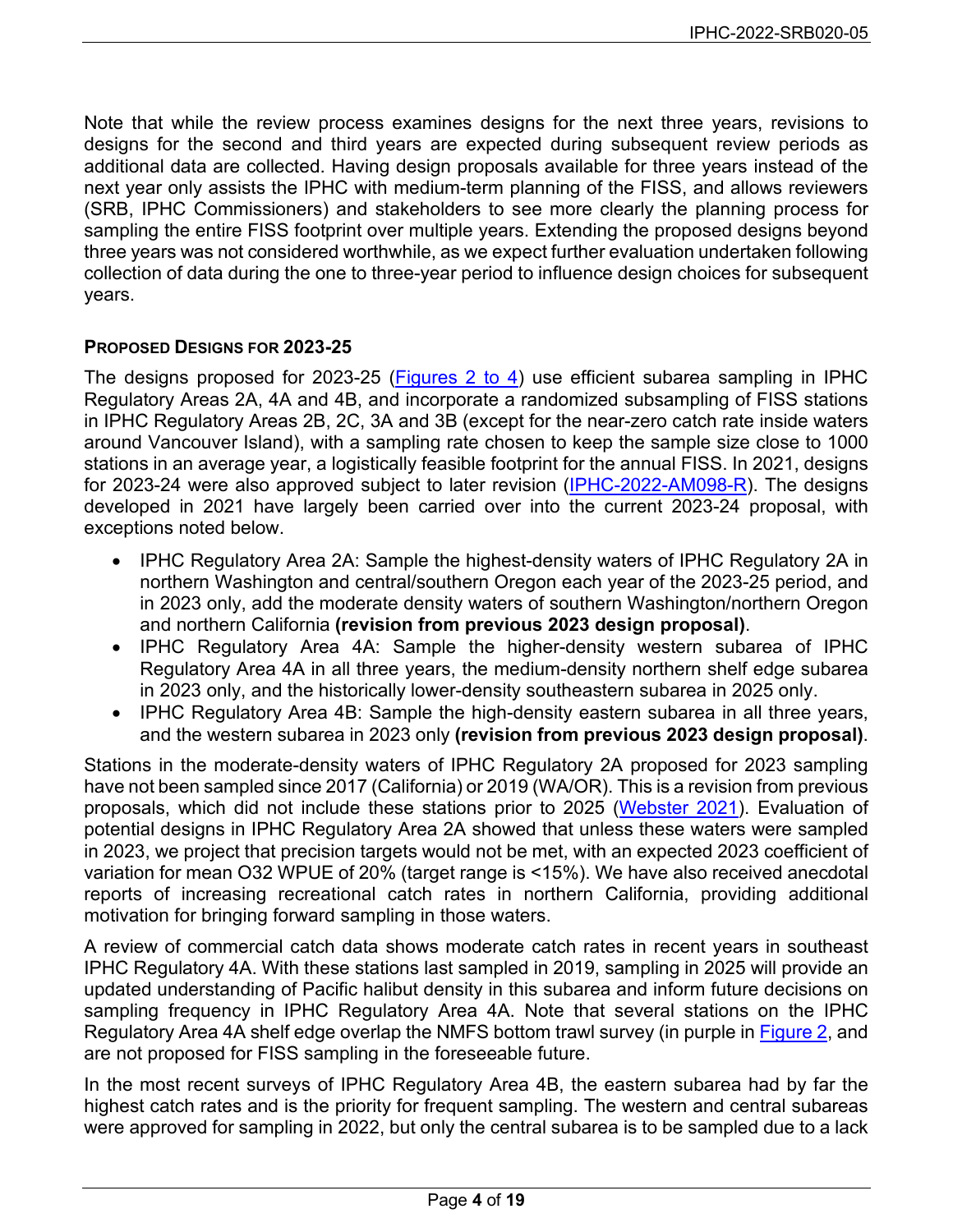of charter vessel bids for the western subarea. Thus, the western subarea has been added to the 2023 proposal to reduce the risk of bias.

Following this three-year period, the only remaining waters unsampled since FISS rationalization began in 2020 will be:

- Zero-to-low density waters in IPHC Regulatory Area 2A comprising deep (>275 ftm) and shallow (<20 ftm) stations and northern California south of 40°N (sampled comprehensively in 2017), and low-density waters of the Salish Sea (previously sampled in 2018).
- Near-zero density waters in the Salish Sea in IPHC Regulatory Area 2B (sampled in 2018 only).

We anticipate proposing these stations for sampling in 2026-28, 9-10 years after previous FISS sampling, so that the entire 1890-station FISS grid will have been fished from 2020-28.

The design proposals again include full sampling of the standard FISS grid in IPHC Regulatory Area 4CDE. The Pacific halibut distribution in this area continues to be of particular interest, as it is a highly dynamic region with an apparently northward-shifting distribution of Pacific halibut, and increasing uncertainty regarding connectivity with populations adjacent to and within Russian waters. Ongoing oceanographic (e.g., sea ice and bottom temperatures) and ecosystem (e.g., prey species abundance and distribution) changes in this Regulatory Area highlight the potential for changes in the biology and abundance of Pacific halibut in the Bering Sea. Despite prioritizing comprehensive sampling of this Regulatory Area in 2020-22, in each year logistical challenges have precluded achieving the full design. Therefore, it is retained throughout the current three-year plan, to be re-evaluated when and if sampling is successful.

While the proposed designs continue to rely on randomised subsampling of stations within the core IPHC Regulatory Areas (2B, 2C, 3A and 3B) and logistically efficient subarea designs elsewhere, other designs have been considered and remain as options [\(Webster 2021,](https://www.iphc.int/uploads/pdf/srb/srb018/iphc-2021-srb018-05.pdf) Appendix A).

#### **FISS DESIGN EVALUATION**

#### *Precision targets*

In order to maintain the quality of the estimates used for the assessment, and for estimating stock distribution, the IPHC Secretariat has set a target range of less than 15% for the coefficient of variation (CV) of mean O32 and all sizes WPUE for all IPHC Regulatory Areas. We also established precision targets of IPHC Biological Regions and a coastwide target [\(IPHC-2020-](https://www.iphc.int/uploads/pdf/am/2020am/iphc-2020-am096-07.pdf) [AM096-07\)](https://www.iphc.int/uploads/pdf/am/2020am/iphc-2020-am096-07.pdf), but achievement of the Regulatory Area targets is expected to ensure that targets for the larger units will also be met.

#### *Reducing the potential for bias*

In IPHC Regulatory Areas in which stations are not subsampled randomly (IPHC Regulatory Areas 2A, 4A and 4B), sampling a subset of the full data frame in any area or region brings with it the potential for bias. This is due to trends in the unsurveyed portion of a management unit (Regulatory Area or Biological Region) potentially differing from those in the surveyed portion. Therefore, we also examine how frequently part of an area or region (subarea) should be surveyed in order to reduce the likelihood of appreciable bias. For this, we use a threshold of a 10% absolute change in biomass percentage: based on historical trends (1993-2021): how quickly can a subarea's percent of the biomass of a Regulatory Area change by at least 10%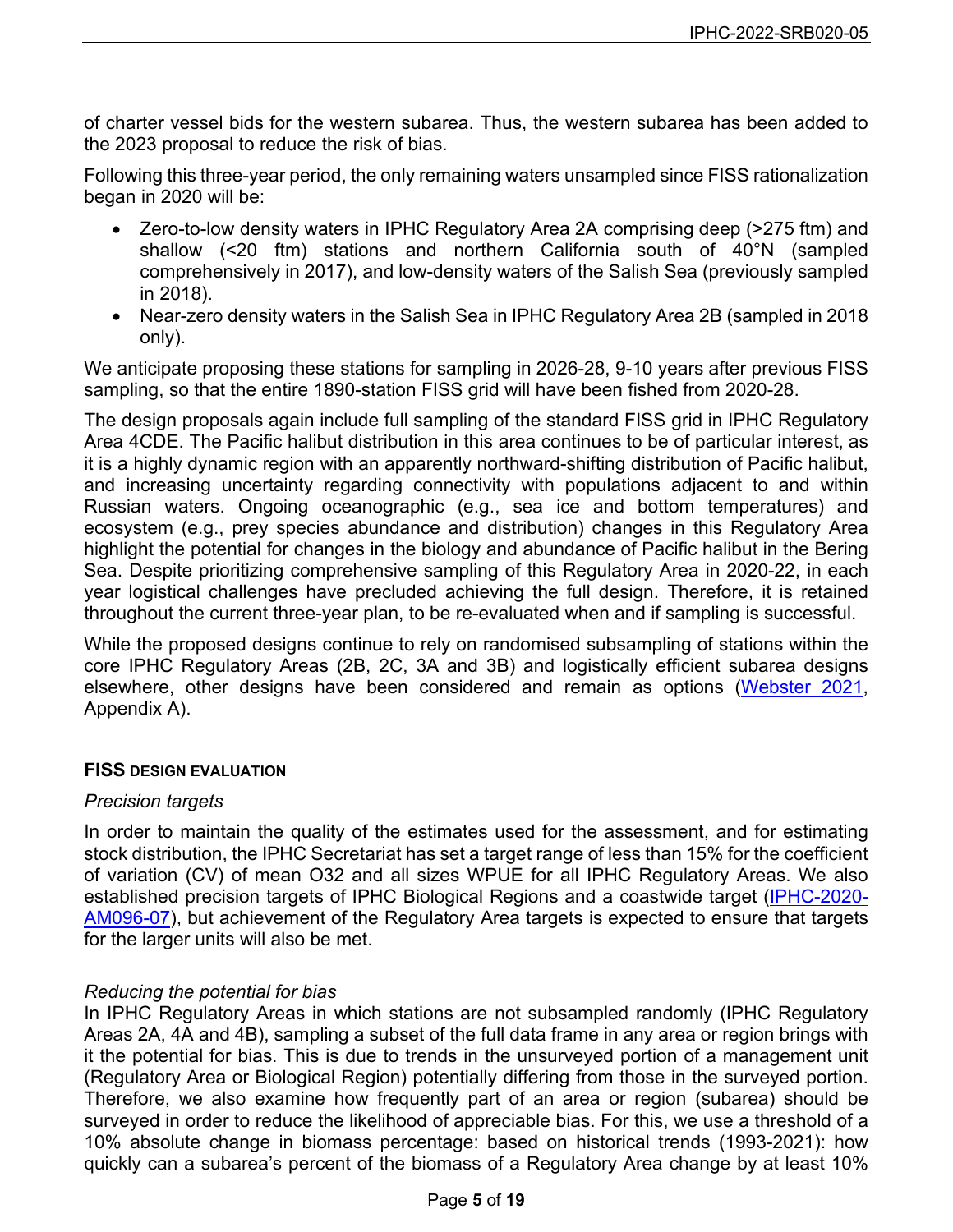(e.g., from 15 to 25% of the area's biomass)? By sampling each subarea frequently enough to reduce the chance of its percentage changing by more than 10% between successive surveys of the subarea, we minimize the potential for appreciable bias in the Regulatory Area's index.

We examined the effect of subsampling the FISS stations for a management unit on precision as follows:

- Where a randomised design is not used, identify logistically efficient subareas within each management unit and select priorities for future sampling.
- Generate simulated data for all FISS stations based on the output from the most recent space-time modelling.
- Fit space-time models to the observed data series augmented with 1 to 3 additional years of simulated data, where the design over those three years reflects the sampling priorities identified above.
- Project precision estimates and quantify bias potential for comparison against threshold.

[Table 2](#page-5-0) shows projected CVs following completion of the proposed 2022-25 FISS designs. With these designs, we are projected to maintain CVs within the target range. Estimates from the terminal year are most informative for management decisions, but they also typically have the largest CVs (all else being equal; these are then reduced in subsequent years as observations are available in both adjacent years, due to the temporal correlation). The final column in Table 2 shows the CV projections immediately following the 2023 FISS, which are also within the target range.

<span id="page-5-0"></span>**Table 2.** Projected CVs (%) for 2022-25 for O32 WPUE estimated after completion of the proposed 2023-25 FISS designs, and (final column) after completion of the proposed 2023 FISS design only.

| Reg. Area | 2022 | 2023 | 2024 | 2025 | 2023<br>(Estimated in<br>2023) |
|-----------|------|------|------|------|--------------------------------|
| 2A        | 13   | 12   | 13   | 15   | 14                             |
| 4A        | 10   | 9    | 10   | 10   | 12                             |
| 4B        | 12   | 9    | 10   | 12   | 9                              |

For maintaining low bias, we looked at estimates of historical changes in the proportion of biomass in each subarea, and used that to guide the sampling frequency in future designs. Thus, subareas that have historically had rapid changes in biomass proportion need to be sampled most frequently, and those that are relatively stable can be sampled less frequently. For example, if a subarea's % of its Regulatory Area's biomass changed by no more than 8% over 1-2 years but by up to 12% over three years, we should sample it at least every three years based on the 10% criterion discussed above. These criteria are updated as new data are collected and thus they respond to updates in our understanding of the rates of change occurring in each subarea.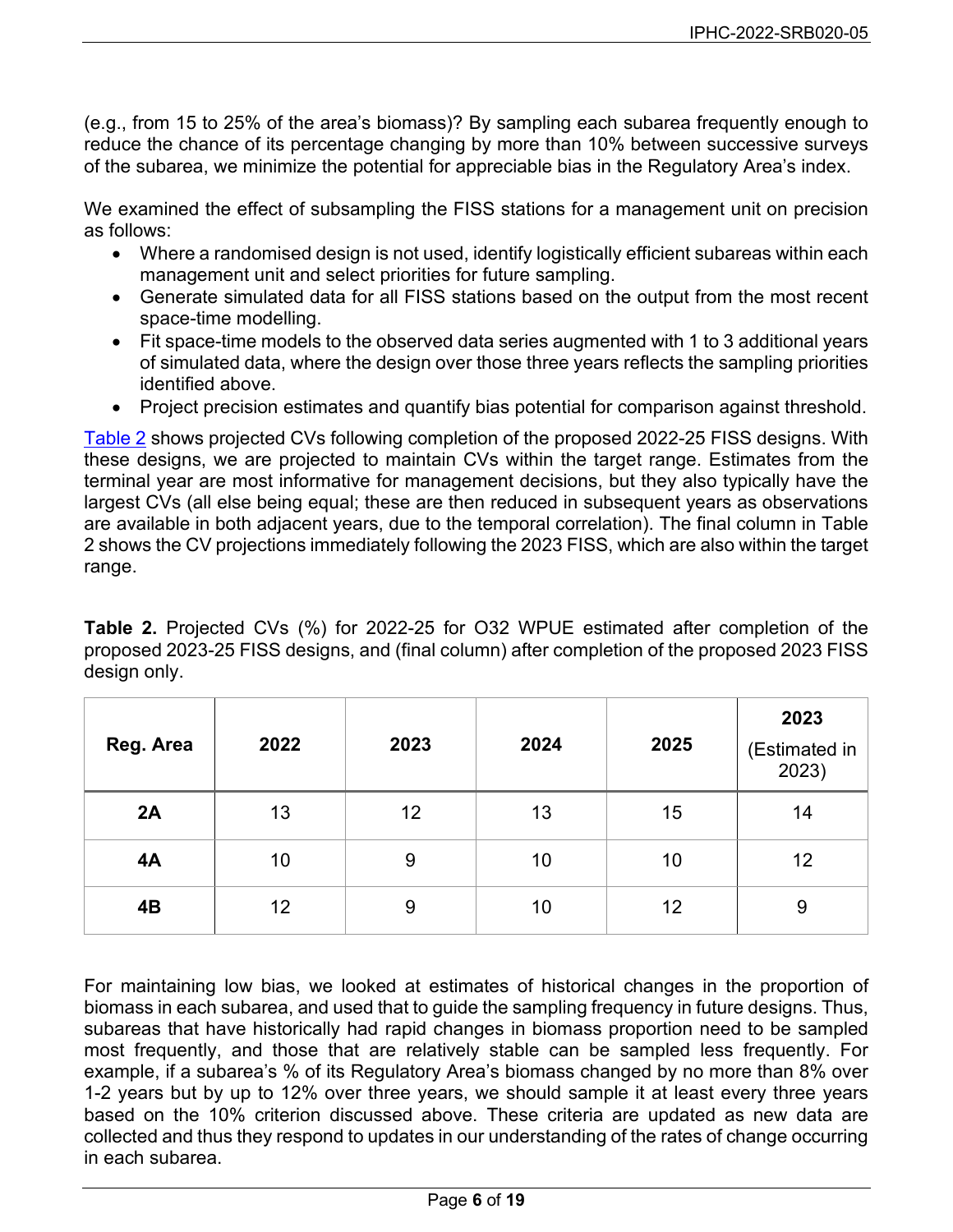Based on estimates from the historical times series (1993-2021) of O32 WPUE, the proposed designs for 2023-25 would be expected to maintain low bias by ensuring that it is unlikely that biomass proportions for all subareas change by more than 10% since they were previously sampled [\(Table 3\)](#page-6-0). We note that the lack of sampling in the western subarea of IPHC Regulatory 4B in 2022 means that maximum change from the historical time series for this subarea was 13%, exceeding the 10% threshold. Sampling this historically-variable subarea in 2023 again reduces values to within 10%.

<span id="page-6-0"></span>**Table 3**. Maximum expected changes (%) in biomass proportion since previous sampling of subareas that are unsampled in a given year, based on the estimated 1993-2021 time series.

| Reg. Area | 2022 | 2023 | 2024 | 2025 |
|-----------|------|------|------|------|
| 2A        | 9    |      | 9    | 9    |
| 4A        | 10   |      | 6    |      |
| 4B        | 13   |      | 8    | 10   |

# *Post-sampling evaluation for 2021*

The evaluation of precision of proposed designs above is based on using simulated sample data generated under the fitted space-time model as data for future years. If observed data are more (or less) variable than those generated under the model, actual estimates of precision may differ from those projected from models making use of the generated data. [Table 4](#page-6-1) compares the estimates of the CV for mean O32 WPUE for the approved 2021 design based on using simulated data for 2021 and estimated from fitting the models including observed 2021 data. Only the three areas using subarea designs are included, as these are the only areas for which the design options under consideration have a strong influence on precision.

<span id="page-6-1"></span>**Table 4.** Comparison of projected (in 2020) and estimated CVs (%) for O32 WPUE for 2021 by IPHC Regulatory Area.

| <b>Regulatory</b><br>Area | 2021<br>projected CV<br>(%) | 2021<br>estimated CV<br>(%) |
|---------------------------|-----------------------------|-----------------------------|
| 2Α                        | 15                          | 18                          |
| 4A                        | 11                          | 15                          |
| 4B                        | 14                          | 18                          |

Projected CVs in all three areas were lower than those estimated once the observed 2021 data were incorporated into the modelling, although the reasons differ among areas. The 2021 FISS in IPHC Regulatory Areas 4A and 4B did not complete all planned stations due to logistical issues, with 10 out of 59 stations unfished in the former area and 36 out of 73 unfished in the latter. In both areas, the unfished stations covered some of the most productive habitat in recent years. The difference between projected and estimated CVs in IPHC Regulatory Area 2A appears due to an increase in the underlying variability of Pacific halibut density, which is the main factor leading us to recommend increasing the number of targeted stations in this area in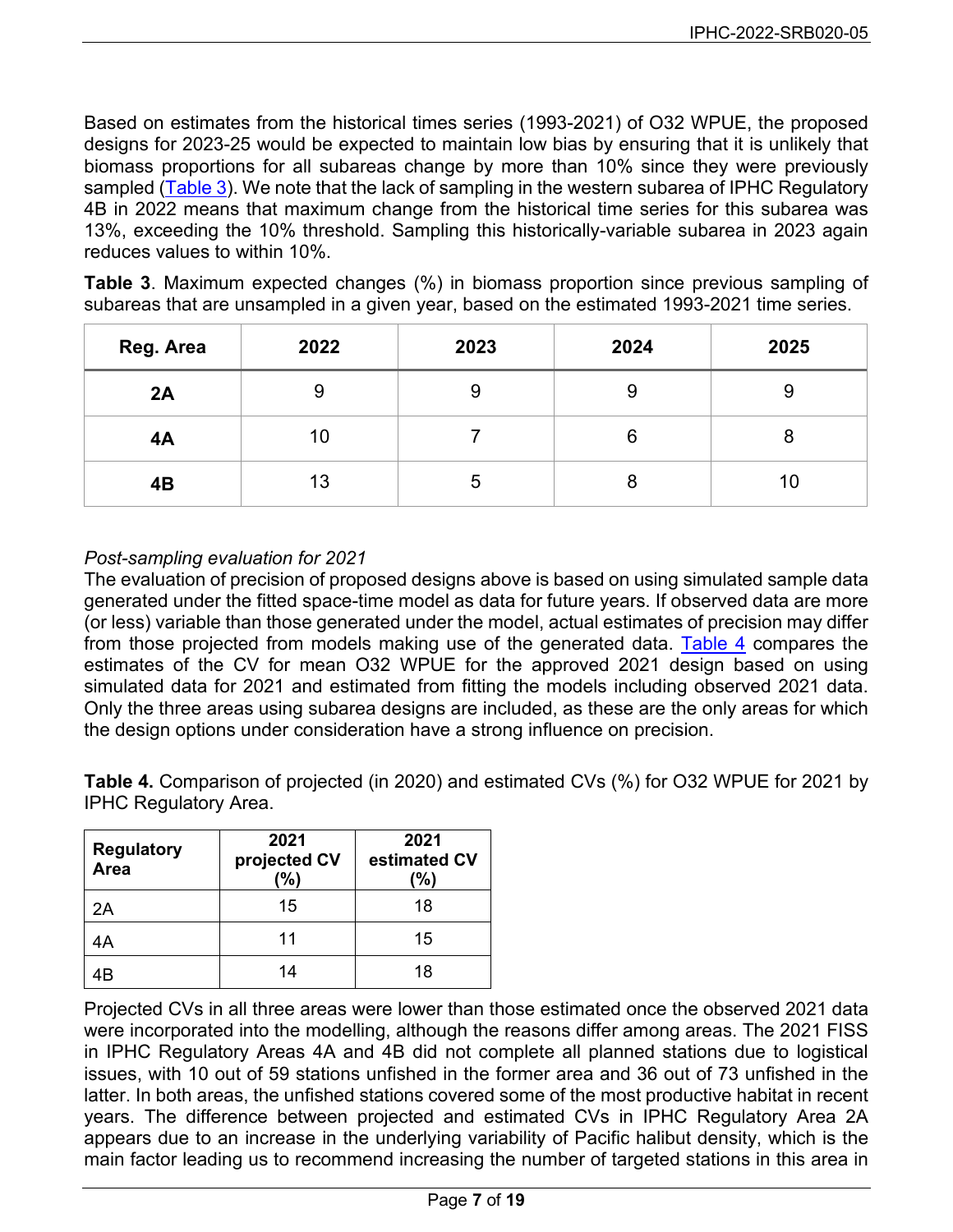2023 relative to the provisional 2023 proposal made in 2021 [\(Webster 2021\)](https://www.iphc.int/uploads/pdf/srb/srb018/iphc-2021-srb018-05.pdf). (Projected CVs were not calculated for other IPHC Regulatory Areas as they are not at present used to evaluate design proposals. Estimated CVs for O32 WPUE for the core IPHC Regulatory Areas of 2B, 2C, 3A and 3B ranged from 4-8% in 2021, with a CV of 10% in IPHC Regulatory 4CDE. With high numbers of proposed stations in each area, CVs will remain well within the target range under proposed designs.)

#### **CONSIDERATION OF COST**

Ideally, the FISS design would be based only on scientific needs. However, some Regulatory Areas are consistently more expensive to sample than others, so for these the efficient subarea designs were developed. The purpose of factoring in cost was to provide a statistically efficient and logistically feasible design for consideration by the Commission. During the Interim and Annual Meetings and subsequent discussions, cost, logistics and tertiary considerations [\(Table](#page-2-0)  [1\)](#page-2-0) are also factored in developing the final design for implementation in the current year. It is anticipated that under most circumstances, cost considerations can be addressed by adding stations to the minimum design proposed in this report. In particular, the FISS is funded by sales of captured fish and is intended to have long-term revenue neutrality, meaning that any design must also be evaluated in terms of the following factors:

- Expected catch of Pacific halibut
- Expected Pacific halibut sale price
- Charter vessel costs, including relative costs per skate and per station
- Bait costs
- IPHC Secretariat administrative costs

Balancing these factors may result in modifications to the design such as increasing sampling effort in high-density regions and decreasing effort in low density regions. At present, with stocks near historic lows and extremely low prices for fish sales, the current funding model may require that some low-density habitat be omitted from the design entirely (as occurred in 2020). This will have implications for data quality, particularly if such reductions in effort relative to proposed designs continue over multiple years. Note that this did not occur in the 2021 and 2022 designs, as it was sufficient to include additional stations in core IPHC Regulatory Areas to generate a revenue-neutral coastwide design.

#### **SRB REQUESTS**

At SRB018 [\(IPHC-2021-SRB018-R\)](https://www.iphc.int/uploads/pdf/srb/srb018/iphc-2021-srb018-r.pdf), the SRB made the following requests:

- SRB018–Req.1 (para. 13) The SRB **REQUESTED** plots by survey area of WPUE vs. depth from both FISS and commercial fisheries to help understand if there is part of the Pacific halibut stock in deeper waters not covered by the FISS.
- SRB018–Req.2 (para. 14) The SRB **REQUESTED** that the IPHC Secretariat conduct a preliminary comparison, to be presented at SRB020, between male, female, and sex-aggregated analysis of the FISS data using the spatial-temporal model.

We examined data from commercial sets in our database from the last ten years (2012-21) for the May-September period in which the FISS is undertaken. Very few sets (36) are recorded with mean depths greater than the 732 m (400 ftm) depth limit of the FISS. Several are within IPHC Regulatory Areas 2C and 3A, at locations that are encompassed by the existing FISS grid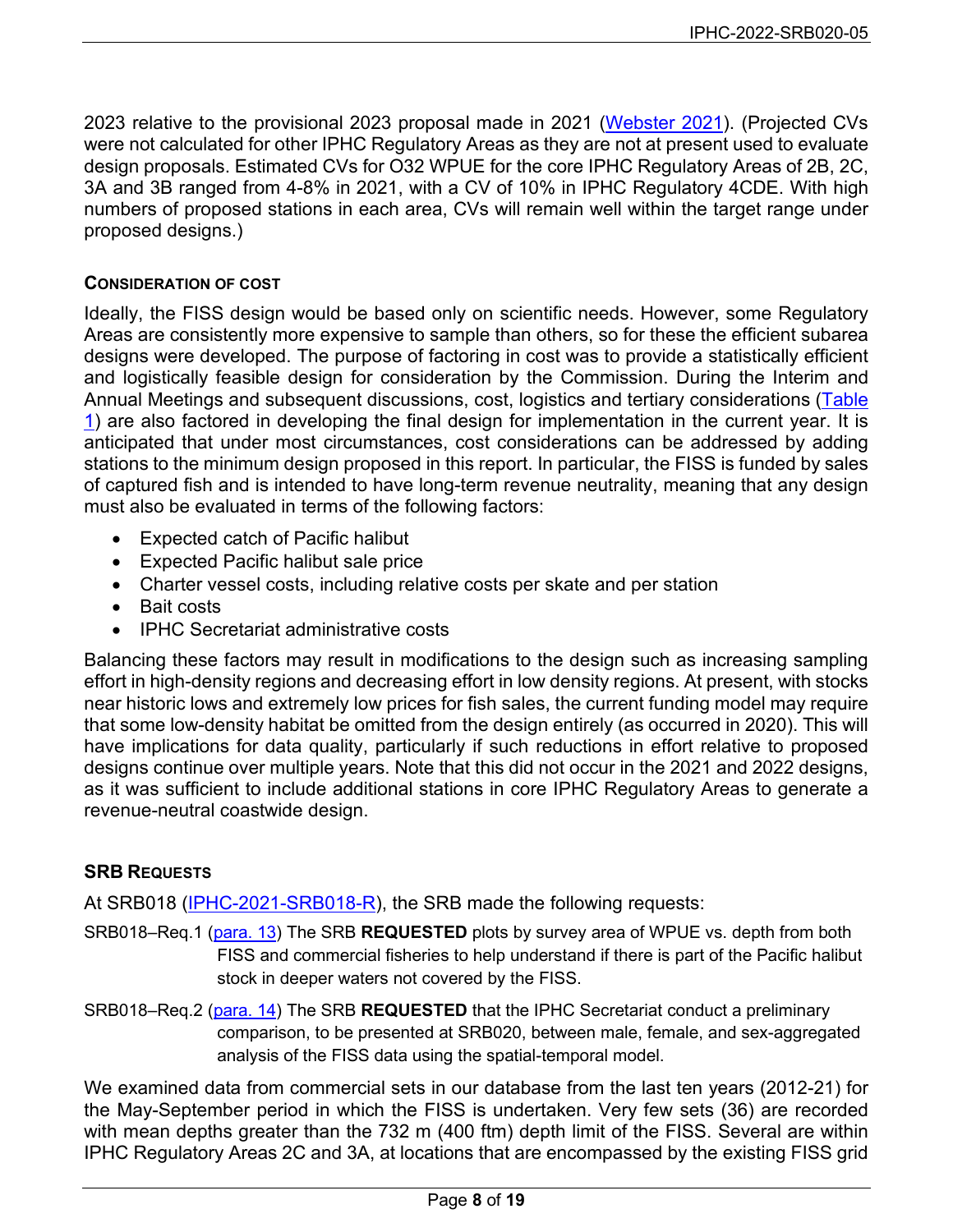(i.e., there is no gap in FISS coverage due to locally deep waters). The largest cluster of sets (15) occurs in western IPHC Regulatory Area 4A. We note that the proportion of commercial catch recorded in waters deeper than 732 m is 0% or near 0% in all areas and years except for IPHC Regulatory Area 4A in 2013 (1.3% of catch in that year).

[Figure 5](#page-15-0) plots mean commercial CPUE for 2012-21 by 50 fathom depth bins and area. Points based on data from fewer than three vessels are omitted for reasons of confidentiality. Sets with depth over 732 m (400 fathoms) are aggregated into a 400+ fathom bin, plotted at 425 fathoms on the figure.

Mean all sizes WPUE from observed FISS data for 2012-21 is shown in [Figure 6.](#page-16-0) Again, means are computed for 50-fathom depth bins. In all areas except IPHC Regulatory Area 2C, WPUE drops to zero at or shallower than the final depth bin. The IPHC Regulatory Area 2C mean for the 350-400 fathom bin is based on just two observations, both from the same station off southeast Baranov Island, with no potential unsampled stations on the FISS 10 nmi grid in deeper water nearby.

The commercial data show some evidence for Pacific halibut presence in deeper waters than those covered by the FISS in IPHC Regulatory Areas 2C, 3A and 4A. As noted above, mapping of these commercial sets shows that in IPHC Regulatory Areas 2C and 3A these waters are encompassed by existing FISS stations: in the case of IPHC Regulatory Area 3A, almost all sets are in a localized area of deeper waters in Prince William Sound surrounded by FISS stations, while a couple of others are on the Gulf of Alaska shelf edge, also close to existing FISS stations. It is only the IPHC Regulatory Area 4A data that suggest the possibility of habitat missed by the FISS, with the potential for adding up to two deeper stations off the north coast of Umnak Island. (Note that to preserve confidentiality of commercial data, plots of individual set locations are not included here.) However, we note the following:

- Commercial fishers may be targeting known but isolated locations of Pacific halibut in patchy habitat that may easily be missed by an expanded 10 nmi FISS grid
- They may also be targeting the easiest to access locations any consideration of a further FISS expansion should include sampling waters deeper than 732 m throughout an expanded grid to avoid the potential for bias
- At least some of the commercial sets cross the 732 m contour, and it is possible the catch was taken at depths shallower than 732 m
- The number of additional stations in deeper waters is likely to be extremely small, as these depths comprise a very narrow band on the shelf edge, and thus the impact on overall mean WPUE is likely to be minimal
- The magnitude of any gain in coverage and potential reduction in bias will need to be balanced by the high cost and logistical difficulty of fishing in deeper waters in IPHC Regulatory Area 4A

Regarding the second request, we note there are some limitations with the sex information from the FISS. For fish under the commercial size limit of 81.3 cm (32"), only a subsample is selected for biological sampling, and for larger areas, the sampled fish represent only a very small proportion of all under 81.3 cm fish. We therefore limit our analysis to O32 fish, which results in less information on the male population, which due to their much slower growth are more greatly represented among the U32 fish. Furthermore, sex information is missing from about 5% of the O32 Pacific halibut overall, including over 100 sets with no sex data in the early years of the time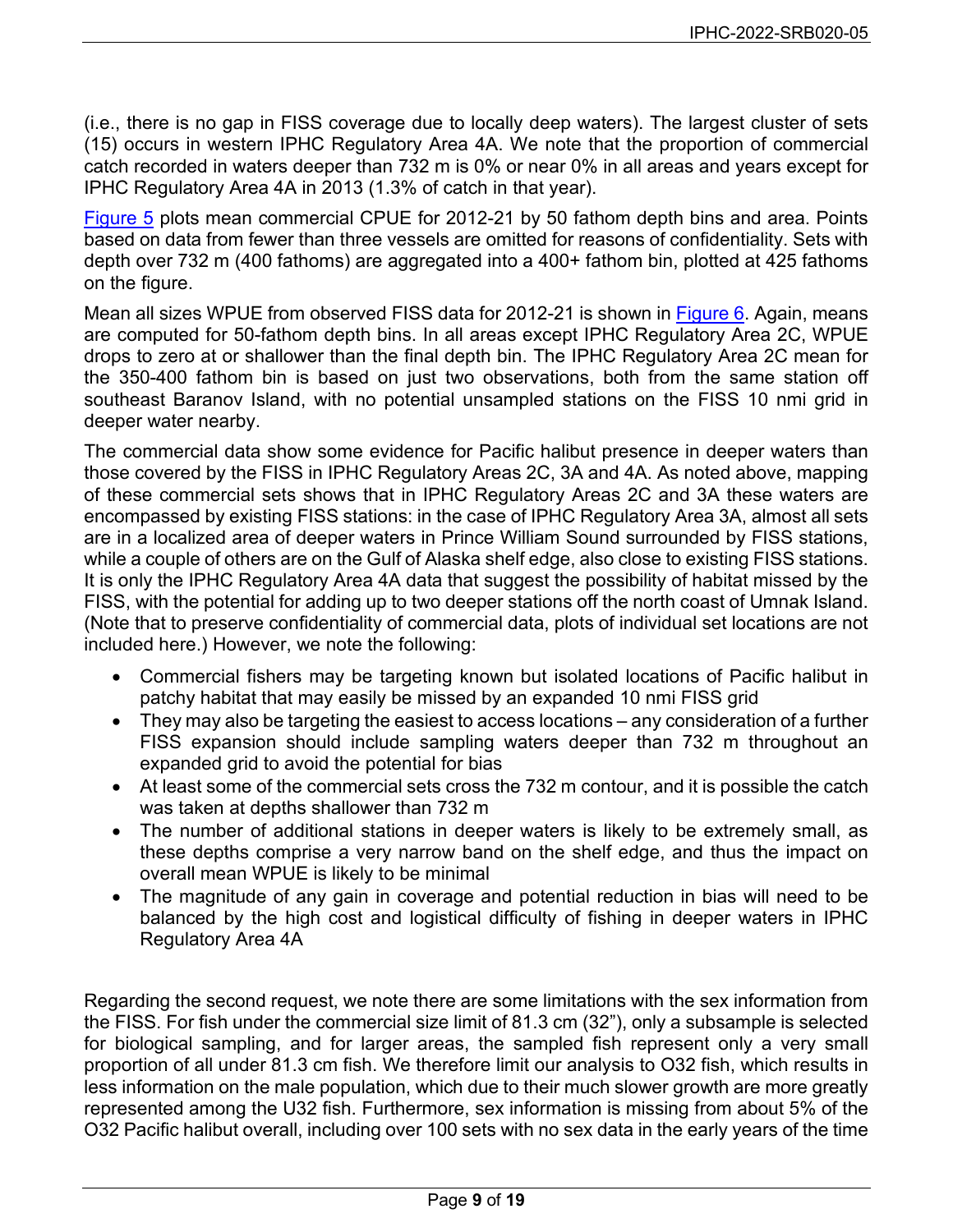series (1993-96). In the years 2003-04, there are very high rates of fish with unknown sex, up to almost 40% depending on area compared to <2% in a typical year.

In our preliminary analysis, we modelled data from IPHC Regulatory Area 3A. With the caveats above in mind, [Figure 7](#page-17-0) compares trends in O32 WPUE by sex with the overall trend previous estimated, for IPHC Regulatory Area 3A, as estimated through three separate spatio-temporal models. Trends in both sexes are similar, noting the gaps in sex-specific information identified above. However, examination of maps of the Gaussian spatial random field (the spatially correlated model residuals), show differences in the distributions of female and male fish. [Figure](#page-18-0)  [8](#page-18-0) shows that while female O32 fish are distributed across the Regulatory Area, males are more highly concentrated in the west. Maps for other years will be made available as part of the accompanying presentation.

# **RECOMMENDATIONS**

That the SRB:

- 1) **NOTE** paper IPHC-2022-SRB020-05 that provides background on and a discussion of the IPHC fishery-independent setline survey design proposals for the 2023-25 period;
- 2) **ENDORSE** the 2023 FISS design as presented in [Figure 2,](#page-12-0) and
- 3) Provisionally **ENDORSE** the 2024-25 designs [\(Figures 3](#page-13-0) and [4\)](#page-14-0), recognizing that these will be reviewed again at subsequent SRB meetings.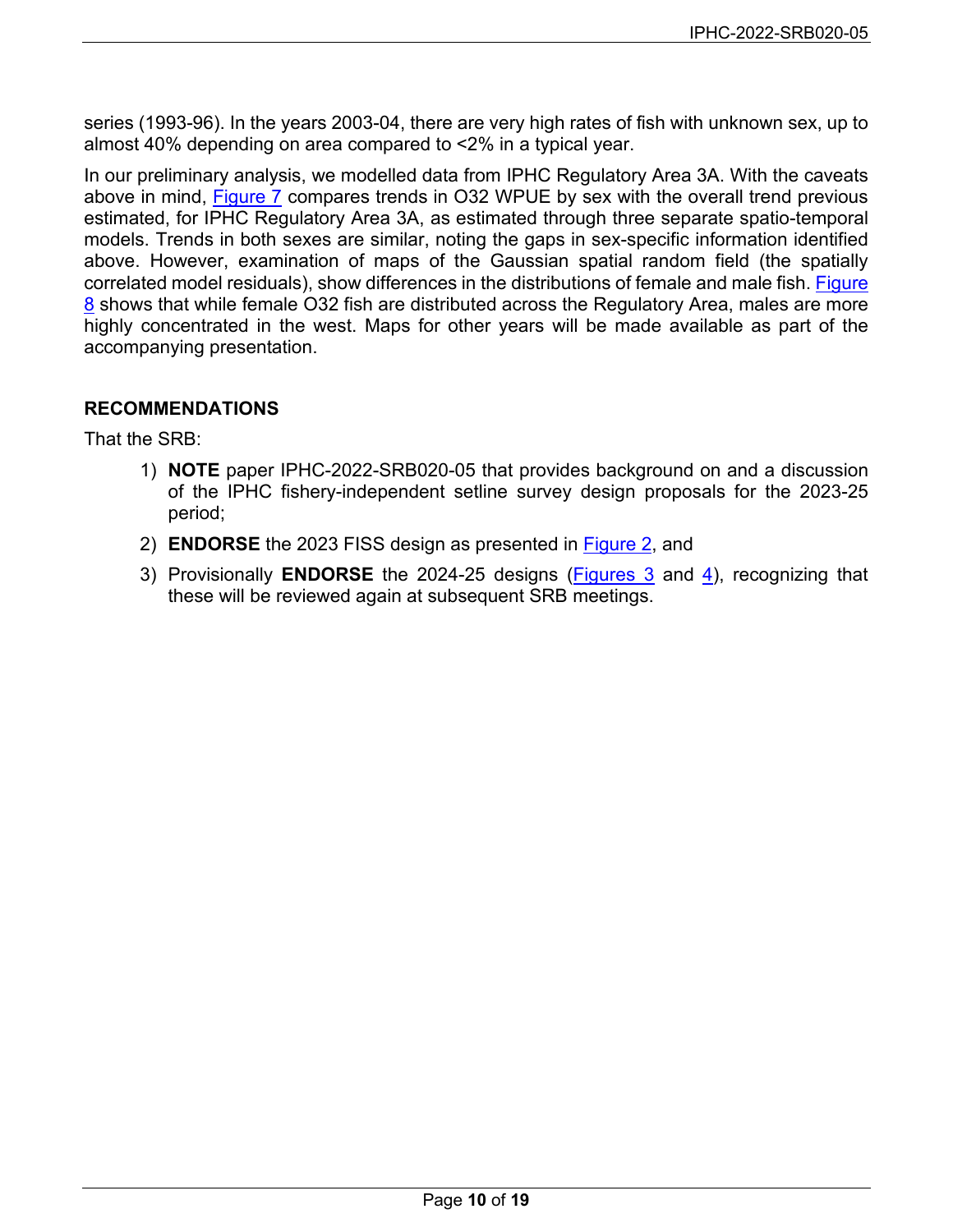### **REFERENCES**

- IPHC 2012. IPHC setline charters 1963 through 2003 IPHC-2012-TR058. 264p.
- IPHC 2018. Report of the 13th Session of the IPHC Scientific Review Board (SRB) IPHC-2018- SRB013-R. 17 p.
- IPHC 2020. Report of the 96th Session of the IPHC Annual Meeting (AM096) IPHC-2020- AM096-R. 51 p.
- IPHC 2021. Report of the 18th Session of the IPHC Scientific Review Board (SRB) IPHC-2021- SRB018-R. 21 p.
- IPHC 2022. Report of the 98th Session of the IPHC Annual Meeting (AM098) IPHC-2022- AM098-R. 60 p.
- Thorson, J. T., Shelton, A. O., Ward, E. J., and Skaug, H. J. 2015. Geostatistical deltageneralized linear mixed models improve precision for estimated abundance indices for West Coast groundfishes. ICES Journal of Marine Science 72(5): 1297- 1310. doi:10.1093/icesjms/fsu243.
- Thorson, J. T. 2019. Guidance for decisions using the Vector Autoregressive Spatio-Temporal (VAST) package in stock, ecosystem, habitat and climate assessments. Fisheries Research 210: 143-161. doi:10.1016/j.fishres.2018.10.013.
- Webster R. A. 2016. Space-time modelling of setline survey data using INLA. Int. Pac. Halibut Comm. Report of Assessment and Research Activities 2015: 552-568.
- Webster R. A. 2017. Results of space-time modelling of survey WPUE and NPUE data. Int. Pac. Halibut Comm. Report of Assessment and Research Activities 2016: 241-257.
- Webster R. 2019. Space-time modelling of IPHC Fishery-Independent Setline Survey (FISS) data. IPHC-2020-AM096-07. 32 p.
- Webster R. A., Soderlund E, Dykstra C. L., and Stewart I. J. (2020). Monitoring change in a dynamic environment: spatio-temporal modelling of calibrated data from different types of fisheries surveys of Pacific halibut. Can. J. Fish. Aquat. Sci. 77(8): 1421- 1432.
- Webster, R. A. (2021) 2022-24 FISS design evaluation. IPHC-2021-SRB018-05 Rev\_1. 18 p.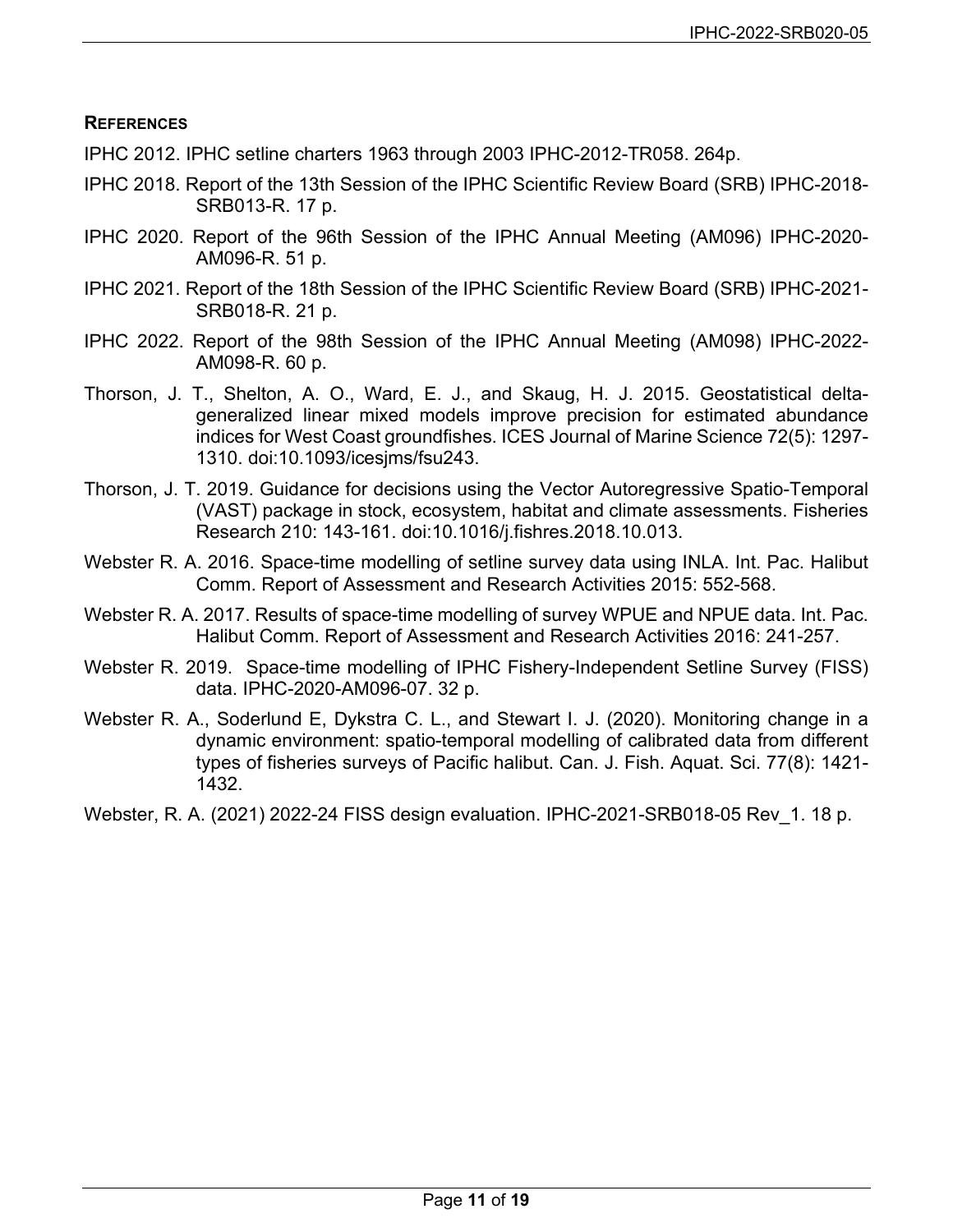



<span id="page-11-0"></span>**Figure 1.** Map of the full 1890 station FISS design, with orange circles representing stations available for inclusion in annual sampling designs, and other colours representing trawl stations from 2019 NMFS and ADFG surveys used to provide complementary data for Bering Sea modelling.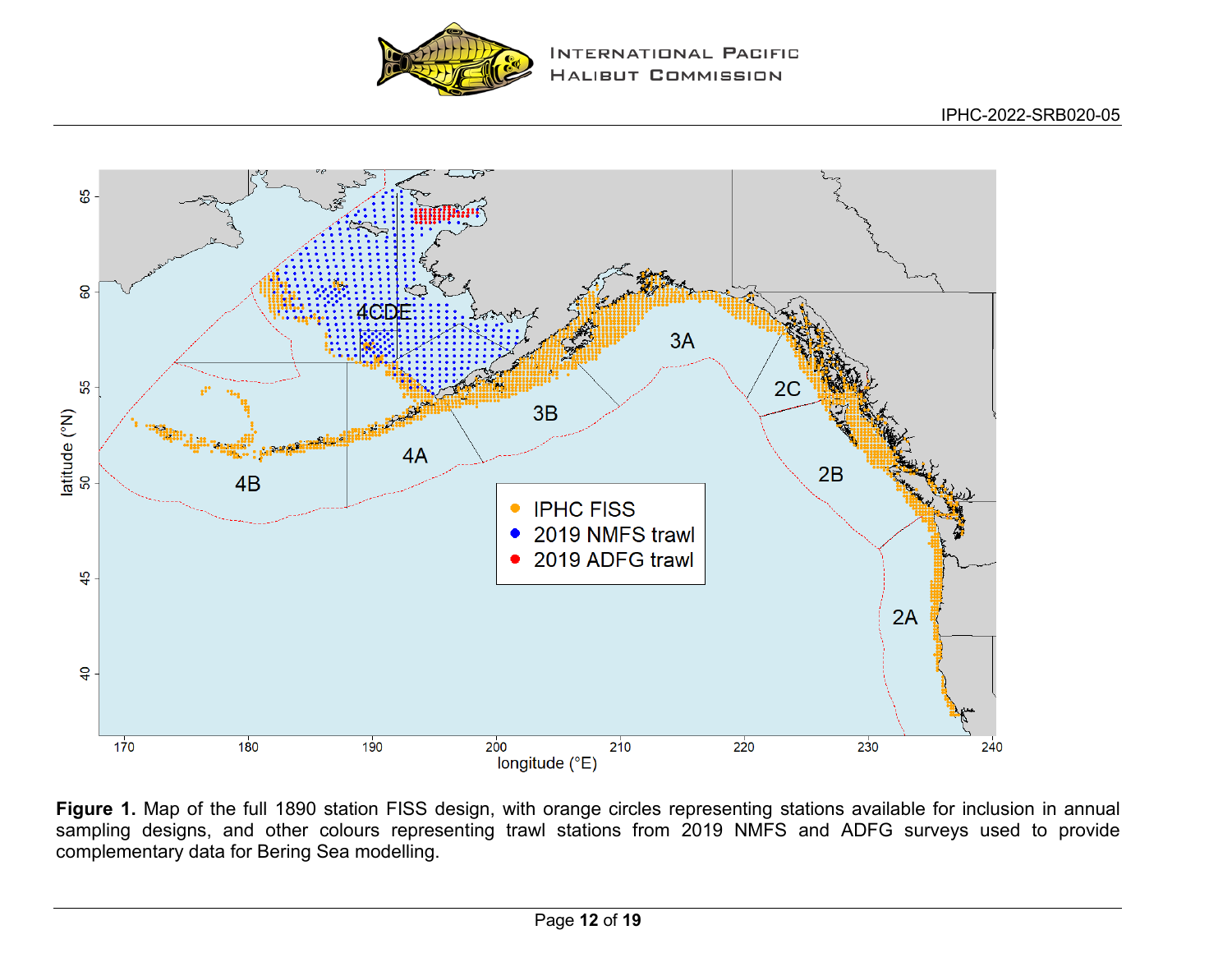<span id="page-12-0"></span>

**Figure 2.** Proposed minimum FISS design in 2023 (orange circles) based on randomized sampling in 2B-3B, and a subarea design elsewhere. Purple circles are optional for meeting data quality criteria.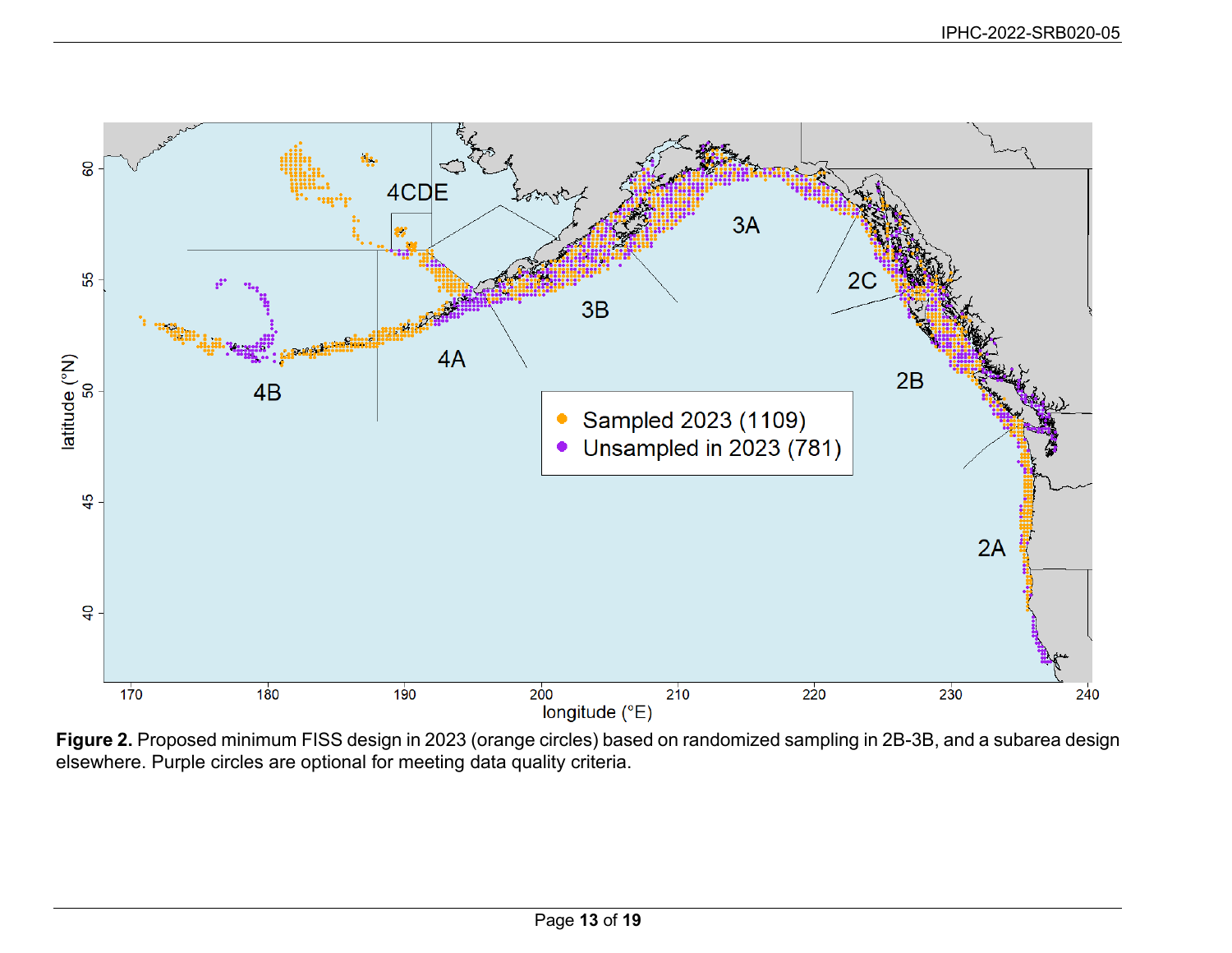<span id="page-13-0"></span>

**Figure 3.** Proposed minimum FISS design in 2024 (orange circles) based on randomized sampling in 2B-3B, and a subarea design elsewhere. Purple circles are optional for meeting data quality criteria.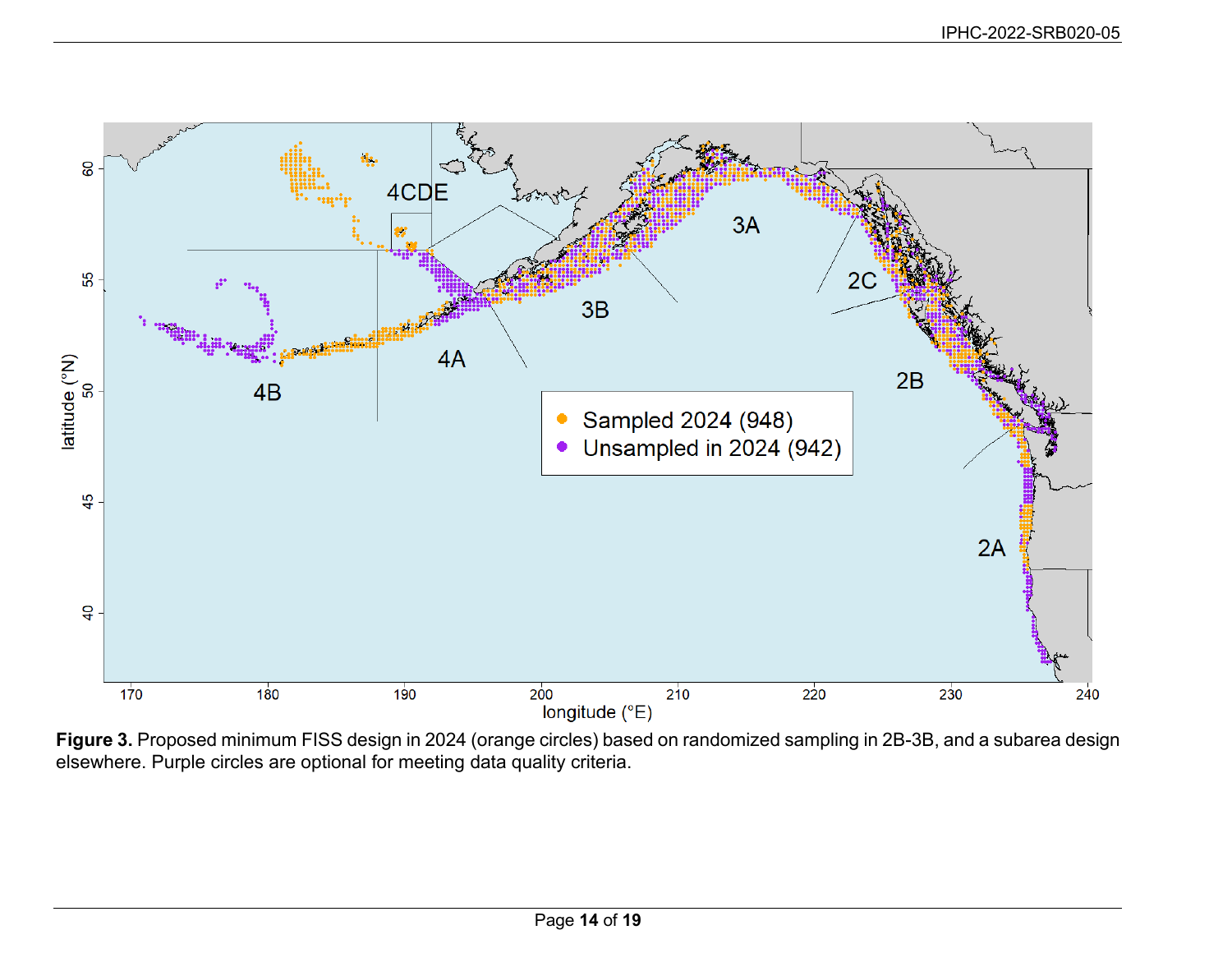<span id="page-14-0"></span>

**Figure 4.** Proposed minimum FISS design in 2025 (orange circles) based on randomized sampling in 2B-3B, and a subarea design elsewhere. Purple circles are optional for meeting data quality criteria.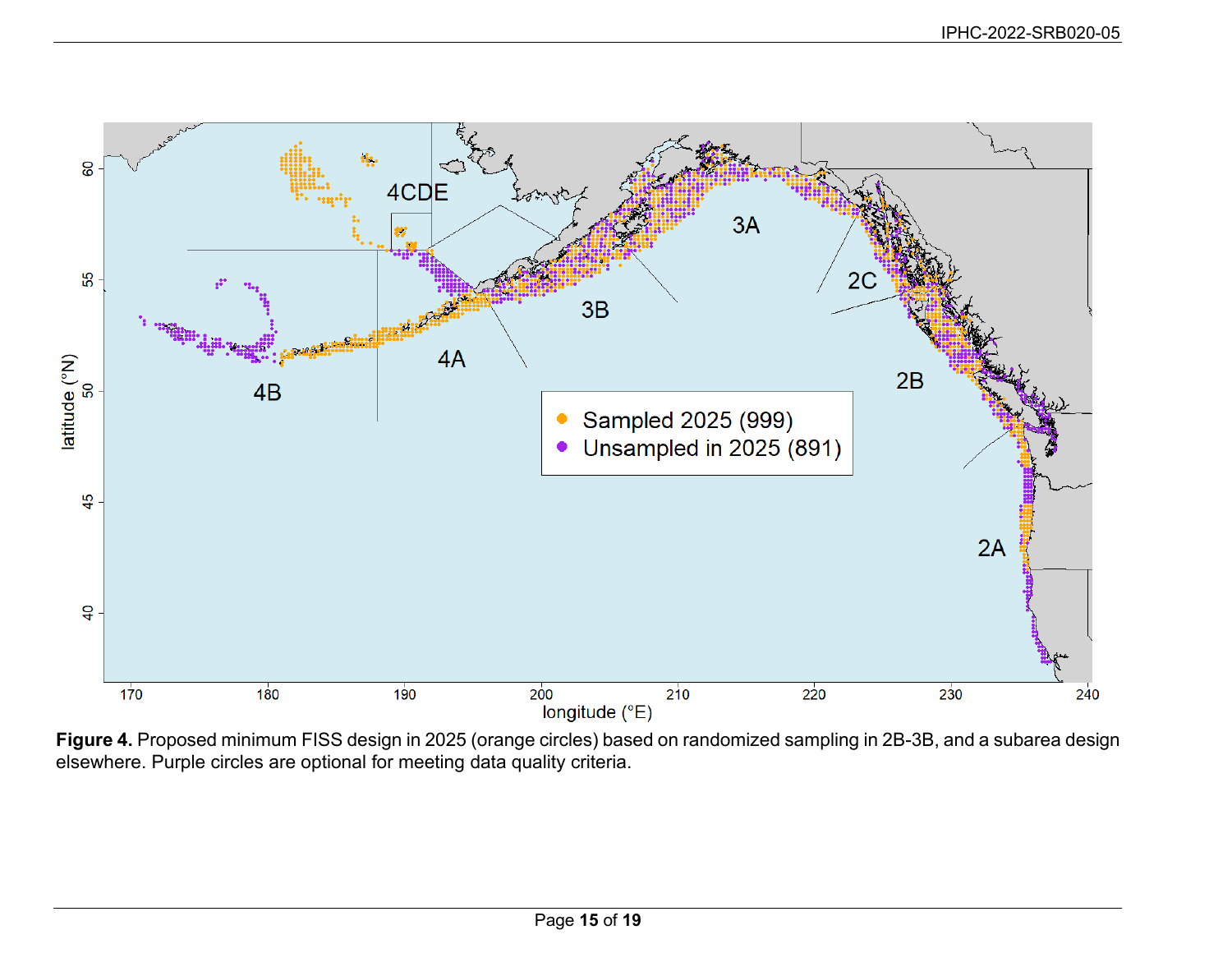

**TERNATIONAL PACIFIC** LIBUT COMMISSION

IPHC-2022-SRB020-05



<span id="page-15-0"></span>**Figure 5.** Mean commercial CPUE by IPHC Regulatory Area for 2012-21 calculated from logbook data binned into 50 fathom depth bins. Means based on fewer than five sets are indicated with star symbols, while those based on data from fewer than three vessels are omitted.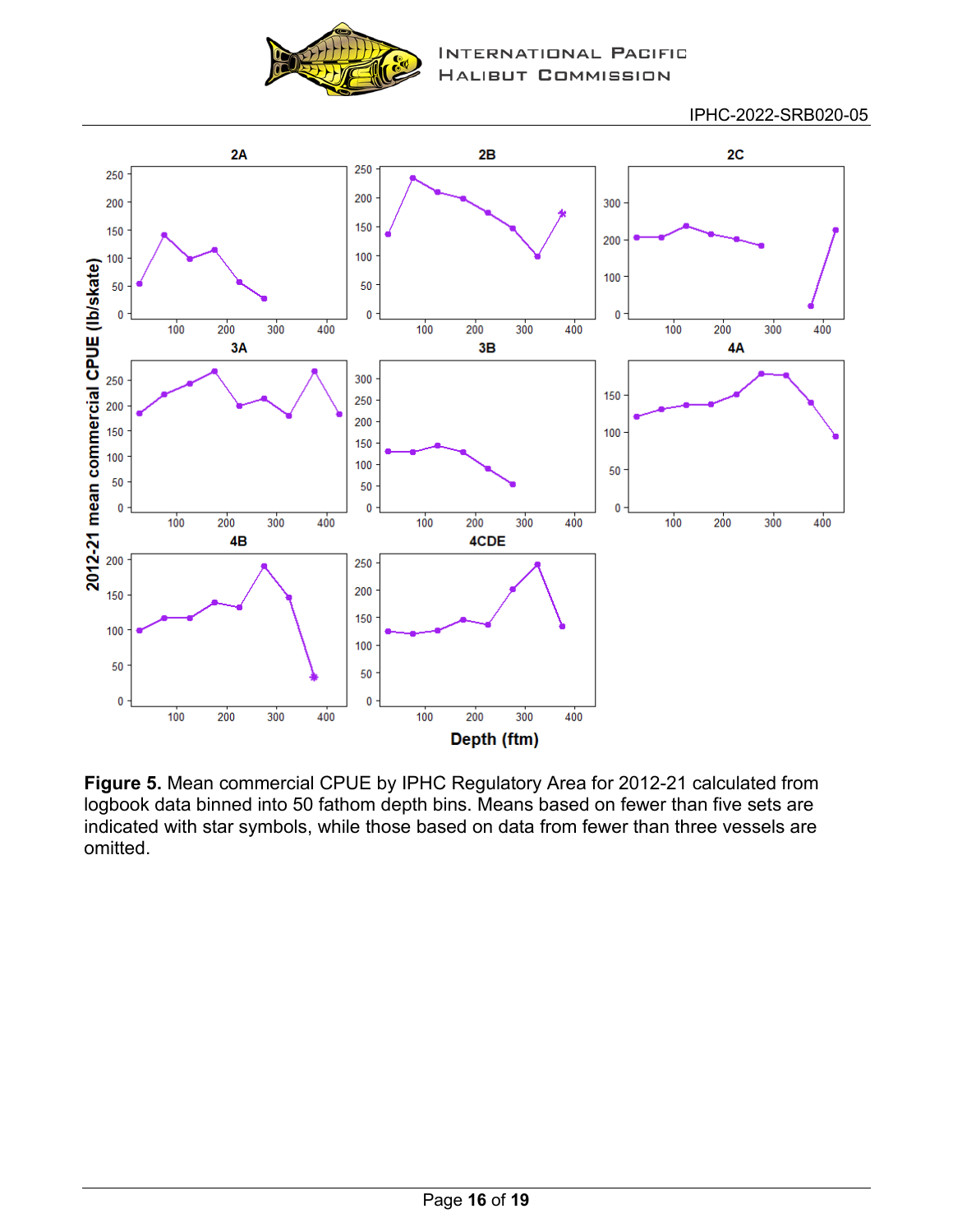<span id="page-16-0"></span>

**Figure 6.** Mean FISS all sizes WPUE by IPHC Regulatory Area for 2012-21 calculated from observed data binned into 50 fathom depth bins. Means based on fewer than five sets are indicated with star symbols.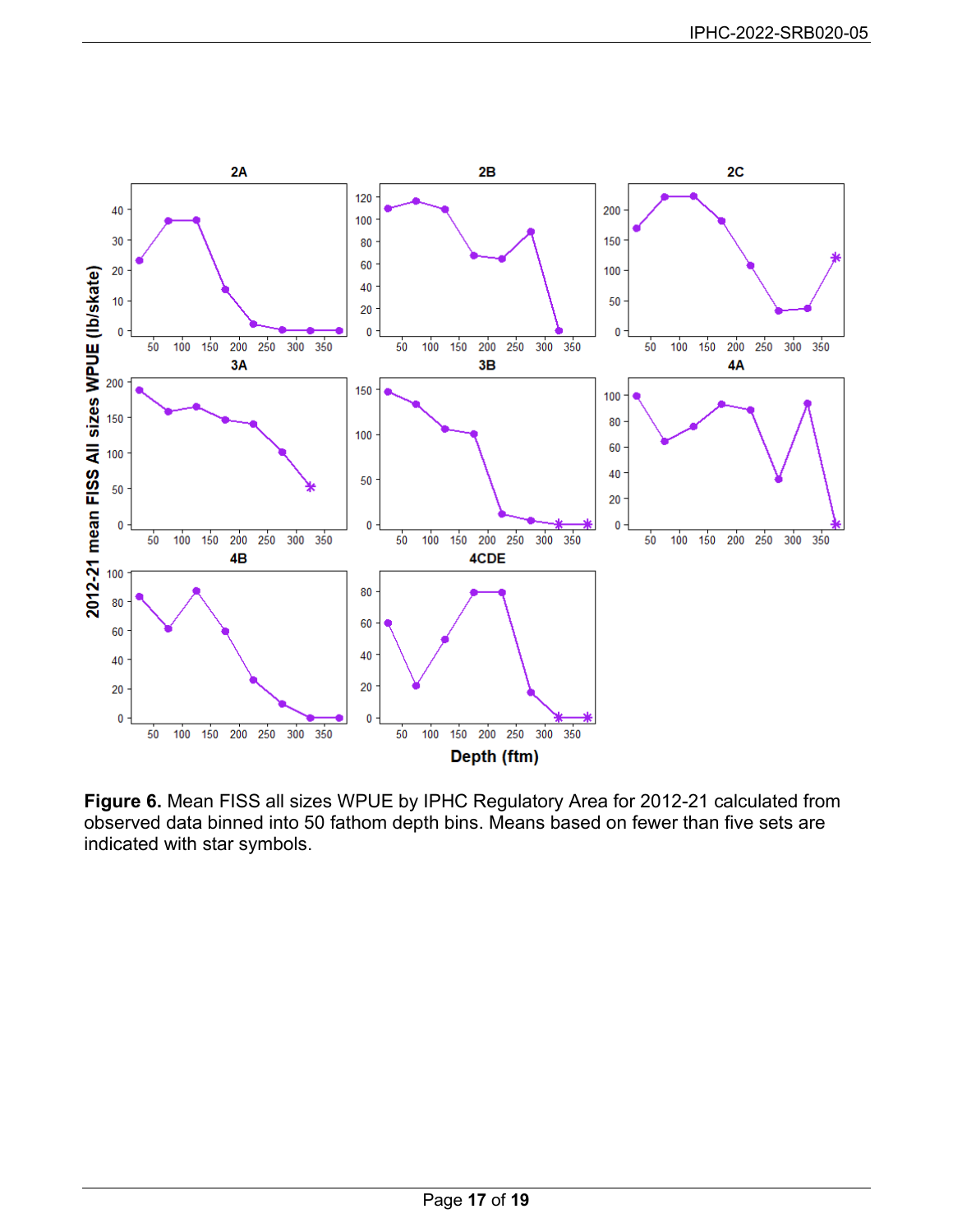<span id="page-17-0"></span>

**Figure 7.** Posterior means (points) and 95% posterior credible intervals (shaded regions) for O32 WPUE for IPHC Regulatory 3A from 1993-2021, for all fish (blue) and those with known sex (purple = females, orange = males).